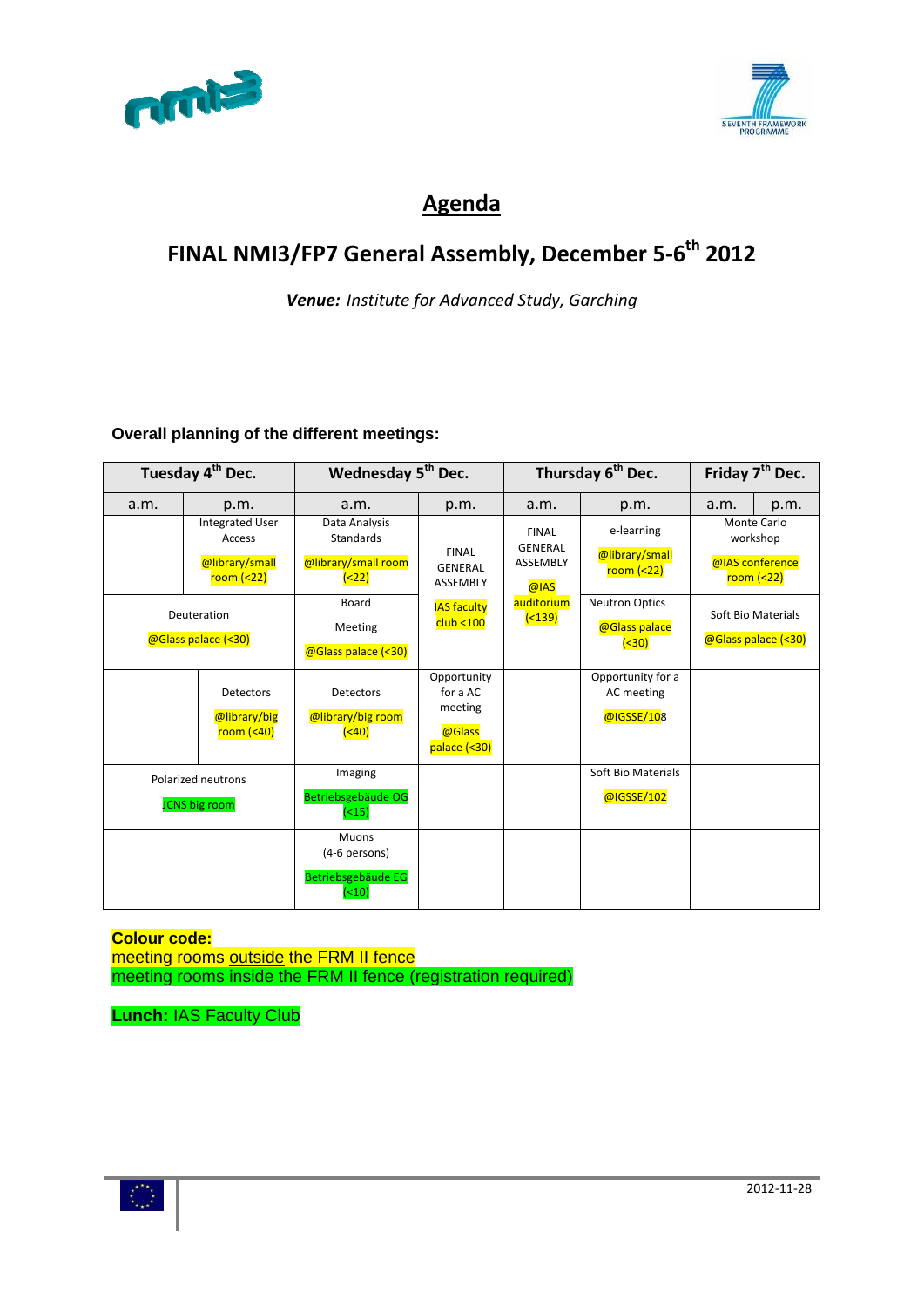



## **Satellite meetings list:**

| <b>Date</b>               | <b>Topic</b>                 | Leader                  | <b>Time</b> | Room                 |
|---------------------------|------------------------------|-------------------------|-------------|----------------------|
| Tuesday 4 <sup>th</sup>   | NMI3-II - Integrated User    | <b>Thomas Gutberlet</b> | 14h00-      | Library / small room |
|                           | Access                       |                         | 18h00       |                      |
|                           | Deuteration                  | <b>Trevor Forsyth</b>   | 11h00-      | Glass palace         |
|                           |                              |                         | 17h00       |                      |
|                           | <b>Detectors</b>             | Zeitelhack/Rhodes       | 14h00-      | Library/ big room    |
|                           |                              |                         | 19h00       |                      |
|                           | <b>Polarized Neutrons</b>    | Alexander Joffe         | 9h00-       | JCNS /big room       |
|                           |                              |                         | 18h00       |                      |
| Wednesday 5 <sup>th</sup> | Data Analysis Standards      | <b>Emmanuel Farhi</b>   | 9h00-       | Library / small room |
|                           |                              |                         | 12h00       |                      |
|                           | <b>BOARD MEETING</b>         | H. Schober              | 10h30-      | Glass palace         |
|                           |                              |                         | 12h30       |                      |
|                           | <b>Detectors</b>             | Zeitelhack/Rhodes       | 9h00-       | Library/ big room    |
|                           |                              |                         | 12h00       |                      |
|                           | NMI3-II - Imaging            | Nikolay Kardjilov       | 9h00-       | Betriebsgebäude OG   |
|                           |                              |                         | 12h30       |                      |
|                           | <b>Muons</b>                 | <b>Steve Cottrell</b>   | 11h30-      | Betriebsgebäude EG   |
|                           |                              |                         | 12h30       |                      |
| Thursday 6 <sup>th</sup>  | NMI3-II - E-learning         | Linda Udby              | 14h00-      | Library / small room |
|                           |                              |                         | 18h00       |                      |
|                           | <b>Neutron Optics</b>        | Frédéric Ott            | 14h00-      | Glass palace         |
|                           |                              |                         | 17h00       |                      |
|                           | NMI3-II - Soft Bio Materials | Annie Brulet            | 13h30-      | IGSSE/102            |
|                           |                              |                         | 15h30       |                      |
| Friday 7 <sup>th</sup>    | NMI3-II - Soft Bio Materials | Annie Brulet            | 09h00-      | Glass palace         |
|                           |                              |                         | 17h00       |                      |
|                           | Monte-Carlo-Simulation       | Kim Lefman              | 09h00-      | IAS conference room  |
|                           |                              |                         | 15h00       |                      |

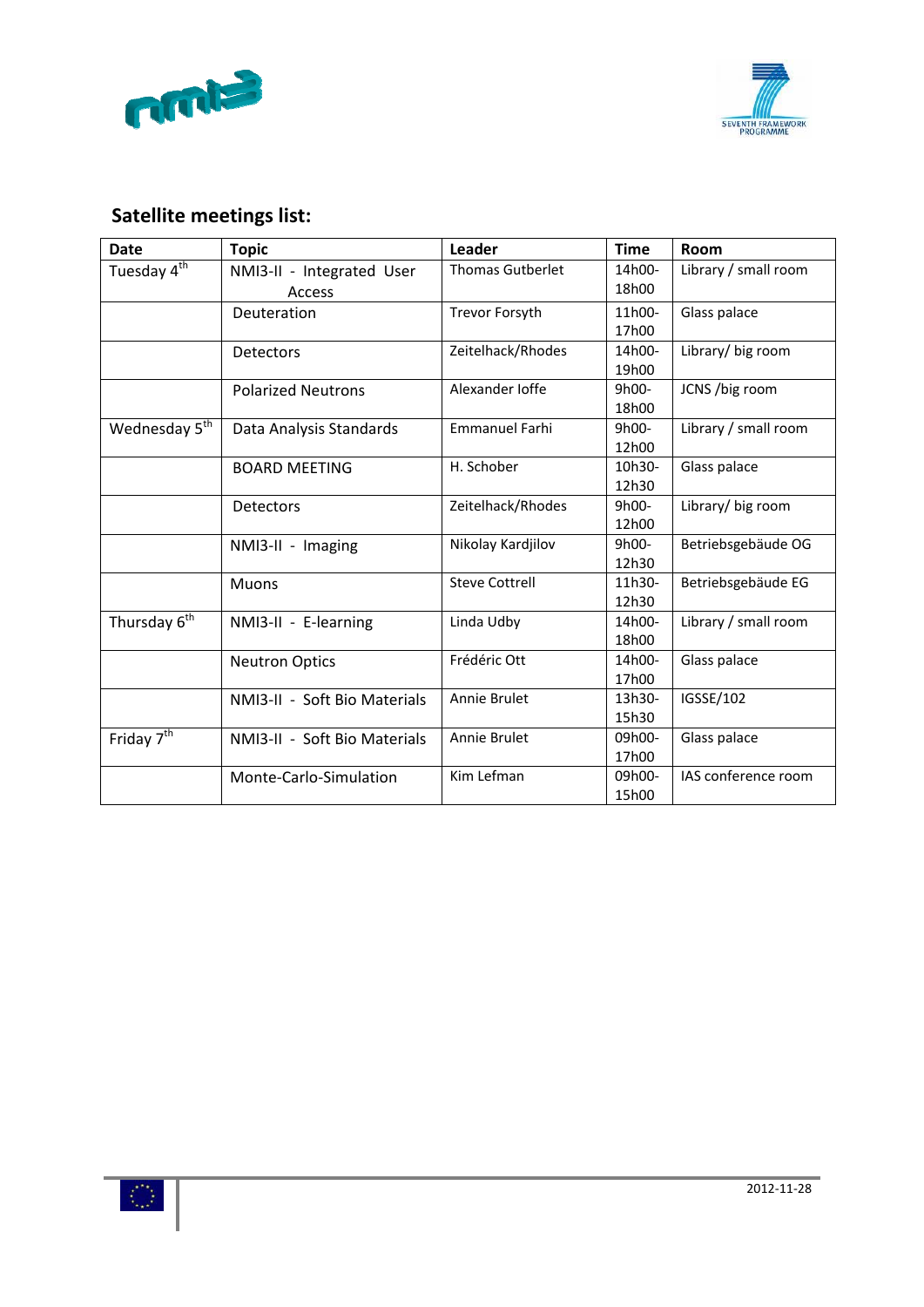



# **Wednesday, December 5th, 2012**

### **Board meeting**

| 10h30 - 12h30 | NMI3 Board members and invited guests | Chair: Helmut Schober |
|---------------|---------------------------------------|-----------------------|
|---------------|---------------------------------------|-----------------------|

### **12h30 – 13h30 Light Buffet Lunch @ IAS faculty club**

| 13h45                                             | Welcome address                                             | FRM II representative |
|---------------------------------------------------|-------------------------------------------------------------|-----------------------|
| 14h00                                             | Introduction speech                                         | <b>Helmut Schober</b> |
|                                                   | Achievements                                                |                       |
|                                                   | <b>Detailed presentations of JRA results</b>                | Chairperson: TBD      |
| 14h20                                             | <b>Neutron Optics</b>                                       | Frédéric Ott          |
| 30 min presentation                               |                                                             | and JRA contributors  |
| $\approx$ 5 min discussion                        |                                                             |                       |
| 15h00                                             | Deuteration                                                 | <b>Trevor Forsyth</b> |
| 30 min presentation                               |                                                             | and JRA contributors  |
| $\approx$ 5 min discussion                        |                                                             |                       |
| 15h40                                             | <b>Polarized Neutrons</b>                                   | Alexander Joffe       |
| 30 min presentation<br>$\approx$ 5 min discussion |                                                             | and JRA contributors  |
| $16h20 - 16h40$                                   | <b>Break</b>                                                |                       |
| 16h40                                             | Monte - Carlo Simulation                                    | Kim Lefmann           |
| 16h55                                             | Schools                                                     | <u>TBD</u>            |
| 17h10                                             | The challenge of standardisation in the neutron<br>business | <b>Thilo Pirling</b>  |

#### **Advisory Committee meeting**

|                                                                                                   |       | -- |  |
|---------------------------------------------------------------------------------------------------|-------|----|--|
| a walls a wa<br>Rinaldi<br>only<br>- --- - -- -<br>.<br>.<br>KĽ<br>member<br>11 I di l<br>п,<br>ີ | 17h30 |    |  |

#### **Common Dinner**

| 19h30<br>Weisses Bräuhaus, Munich<br>Welcome drink & dinner |
|-------------------------------------------------------------|
|-------------------------------------------------------------|